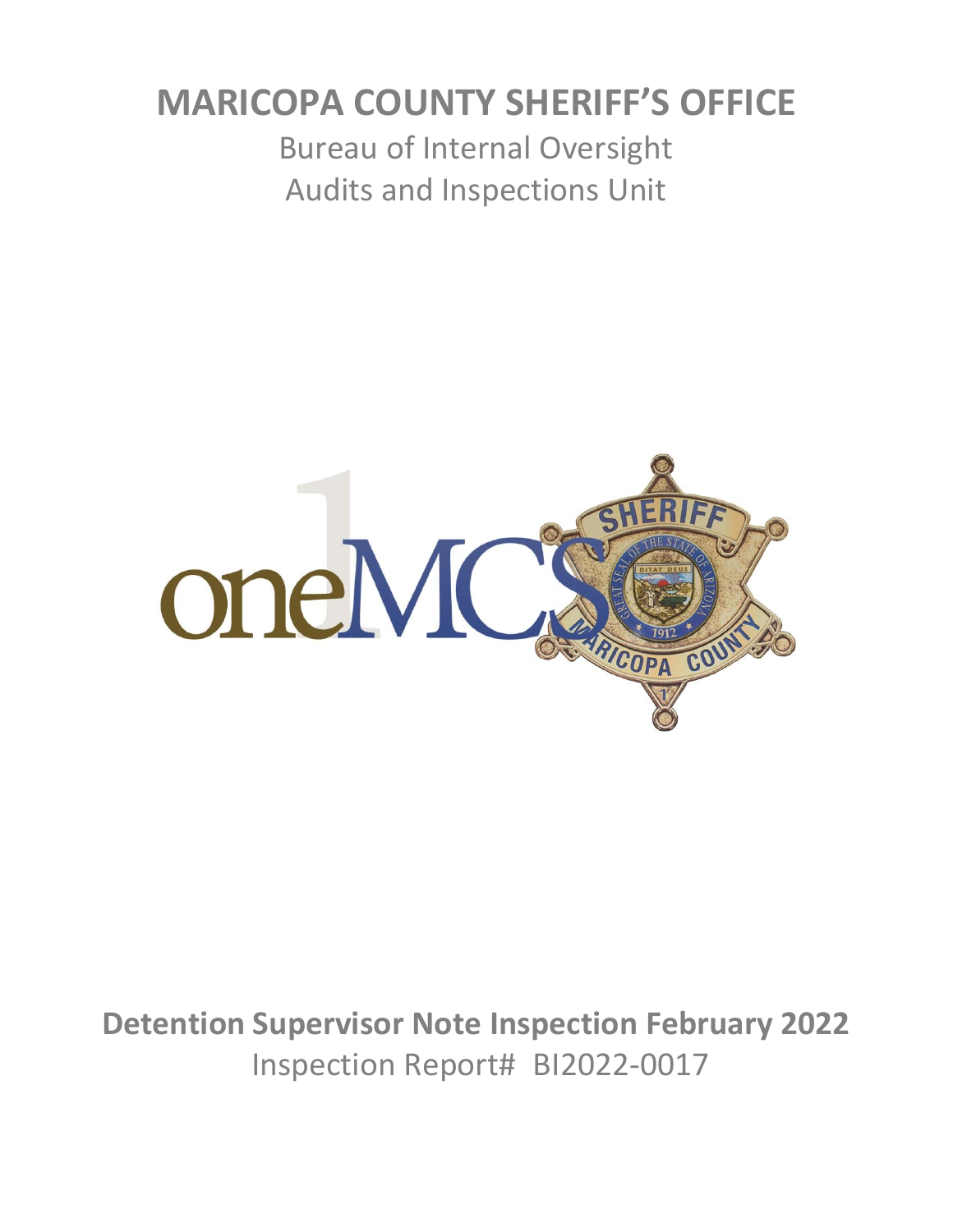The Audits and Inspections Unit (AIU) of the Bureau of Internal Oversight (BIO) will conduct Blue Team Supervisor Note entry inspections monthly. The purpose of the inspection is to ensure compliance with Office policies and to promote proper supervision. To achieve this, inspectors will select for review the Supervisor Note entries for 35 randomly selected Detention personnel for the month being inspected. To ensure consistent inspections, the Supervisor Note Inspection Matrix developed by the AIU will be utilized.

## **Compliance Objectives:**

Utilize the Supervisor Note Inspection Matrix, review each selected employee's EIS information to ensure they received the following during February 2022:

- Ensure the supervisor completed a minimum of one Supervisor Note entry
- Ensure the supervisor completed one performance-based entry
- Ensure the supervisor conducted a review of EIS data

### **Criteria:**

MCSO Policy GB-2, *Command Responsibility*

### **Conditions:**

A review of the IAPro records revealed that, of the 35 employees' records reviewed for Supervisor Note entries submitted during February, 34 employees received all entries which contained the required elements of this inspection and in compliance with MCSO Policy GB-2, *Command Responsibility*.

MCSO achieved a compliance rate of **97.14%** in the Detention Supervisor Note inspection for February 2022, as illustrated in the graph below:

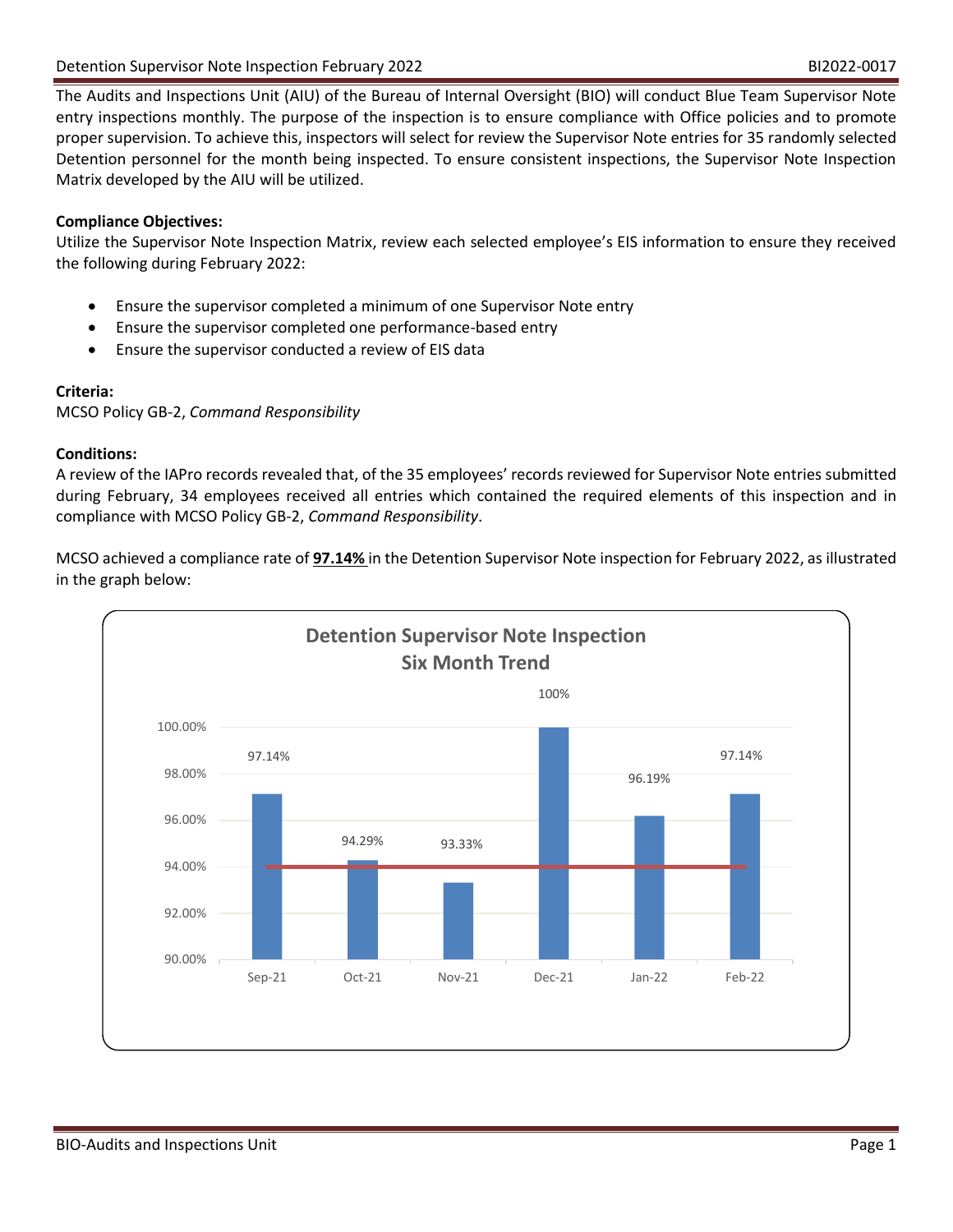Results of the Review of Employee Supervisor Note entries:

| <b>Inspection Element</b>                                                                                                                                                                                                             | <b>Not In</b><br><b>Compliance</b> | <u>In</u><br><b>Compliance</b> | <b>Total</b><br>Inspected | <b>Compliance Rate</b> |
|---------------------------------------------------------------------------------------------------------------------------------------------------------------------------------------------------------------------------------------|------------------------------------|--------------------------------|---------------------------|------------------------|
| Once per month, supervisors review non-sworn<br>subordinates' EIS information for the purpose of<br>identifying and responding to any conduct<br>patterns or concerns                                                                 |                                    | 34                             | 35                        | 97.14%                 |
| Employee Received at least one Supervisor Note<br>during the month                                                                                                                                                                    |                                    | 34                             | 35                        | 97.14%                 |
| Supervisor Note entry is of sufficient quality to<br>facilitate the preparation of an accurate and<br>detailed performance review and reflects the<br>employee's positive traits and accomplishments<br>and any observed shortcomings |                                    | 34                             | 35                        | 97.14%                 |
| <b>Overall Compliance with inspection</b><br>requirements                                                                                                                                                                             | 3                                  | 102                            | 105                       | 97.14%                 |

# Watkins Jail (1 BIO Action Form)

| <b>Division</b>                                                                                                                                                                                                                                               | <b>Employee Notes Inspected</b> | <b>Deficient Supervisor</b> | <b>Current Commander</b> |  |  |  |
|---------------------------------------------------------------------------------------------------------------------------------------------------------------------------------------------------------------------------------------------------------------|---------------------------------|-----------------------------|--------------------------|--|--|--|
| Watkins Jail                                                                                                                                                                                                                                                  | Employee                        | Sergeant                    | Captain                  |  |  |  |
| <b>Deficiency</b>                                                                                                                                                                                                                                             |                                 |                             |                          |  |  |  |
| -Supervisor note lacks documentation that a review of employee's EIS information was conducted. Policy GB-2.7.B.4<br>-Minimum requirement for one Supervisor Note entry not met. Policy GB-2.7.B.1<br>-Employee Performance not documented. Policy GB-2.7.B.1 |                                 |                             |                          |  |  |  |
| <b>Inspector Note:</b> The above listed supervisor was responsible for the employee from $1/26/2022 - 2/25/2022$ .                                                                                                                                            |                                 |                             |                          |  |  |  |

Unless noted above in the deficiency table, there were no prior BIO Action Forms similar in nature or supervisor notes addressing the deficiencies.